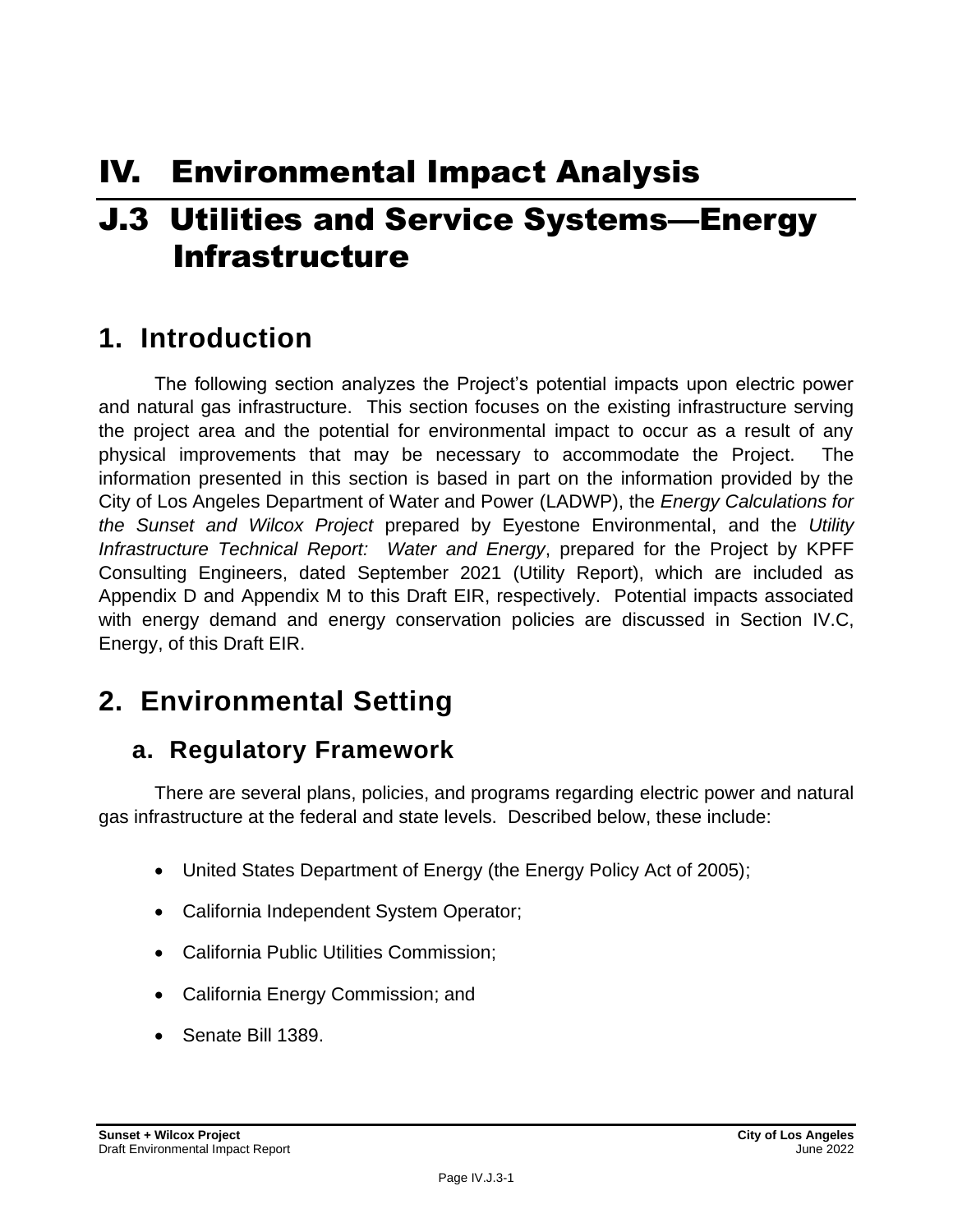### (1) Federal

The United States Department of Energy (DOE) is the federal agency responsible for establishing policies regarding energy conservation, domestic energy production, and infrastructure. The Federal Energy Regulatory Commission (FERC) is an independent federal agency, officially organized as part of the DOE, which is responsible for regulating interstate transmission of natural gas, oil, and electricity; ensuring reliability of the electric grid; and approving construction of interstate natural gas pipelines and storage facilities. The Energy Policy Act of 2005 has also granted FERC with additional responsibilities of overseeing the reliability of the nation's electricity transmission grid and supplementing state transmission siting efforts in national interest electric transmission corridors.

FERC has authority to oversee mandatory reliability standards governing the nation's electricity grid. FERC has established rules on certification of an Electric Reliability Organization (ERO), which establishes, approves, and enforces mandatory electricity reliability standards. The North American Electric Reliability Corporation (NERC) has been certified as the nation's ERO by FERC to enforce reliability standards in all interconnected jurisdictions in North America. Although FERC regulates the bulk energy transmission and reliability throughout the United States, the areas outside of FERC's jurisdictional responsibility include state level regulations and retail electricity and natural gas sales to consumers, which fall under the jurisdiction of state regulatory agencies.

### (2) State

California energy infrastructure policy is governed by three institutions: the California Independent System Operator (California ISO), the California Public Utilities Commission (CPUC), and the California Energy Commission (CEC). These three agencies share similar goals but have different roles and responsibilities in managing the State's energy needs. The majority of State regulations with respect to electricity and natural gas pertain to energy conservation. For a discussion of these regulations, refer to Section IV.C, Energy, of this Draft EIR. There are, however, regulations pertaining to infrastructure. These are discussed further below.

### *(a) California Independent System Operator*

The California ISO is an independent public benefit corporation responsible for operating California's long-distance electric transmission lines. The California ISO is led by a five-member board appointment by the Governor and is also regulated by FERC. While transmission owners and private electric utilities own their lines, the California ISO operates the transmission system independently to ensure that electricity flows comply with federal operational standards. The California ISO analyzes current and future electrical demand and plans for any needed expansion or upgrade of the electric transmission system.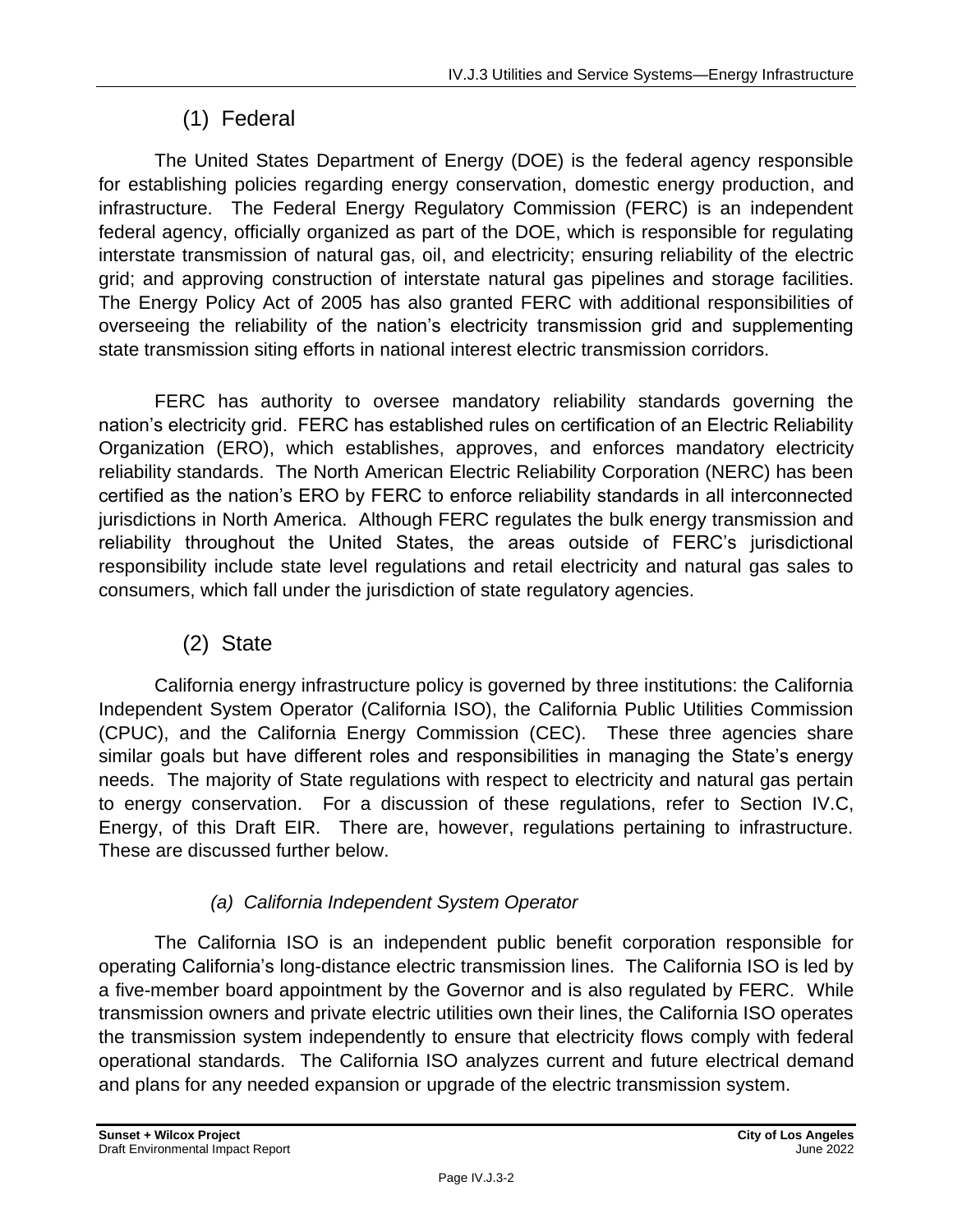#### *(b) California Public Utilities Commission*

The CPUC establishes policies and rules for electricity and natural gas rates provided by private utilities in California, such as Southern California Edison (SCE) and Southern California Gas Company (SoCalGas). Publicly-owned utilities, such as LADWP, do not fall under the CPUC's jurisdiction.

The CPUC is overseen by five commissioners appointed by the Governor and confirmed by the State Senate. The CPUC's responsibilities include regulating electric power procurement and generation, infrastructure oversight for electric transmission lines and natural gas pipelines, and permitting of electrical transmission and substation facilities.

### *(c) California Energy Commission*

The CEC is a planning agency, which provides guidance on setting the State's energy policy. Responsibilities include forecasting electricity and natural gas demand, promoting and setting energy efficiency standards throughout the State, developing renewable energy resources, and permitting thermal power plants 50 megawatts and larger. The CEC also has specific regulatory authority over publicly-owned utilities to certify, monitor, and verify eligible renewable energy resources procured.

#### *(d) Senate Bill 1389*

Senate Bill (SB) 1389 (Public Resources Code Sections 25300–25323), adopted in 2002, requires the development of an integrated plan for electricity, natural gas, and transportation fuels. Under the bill, the CEC must adopt and transmit to the Governor and Legislature an Integrated Energy Policy Report every two years. In 2018, the CEC decided to write the Integrated Energy Policy Report in two volumes. Volume I, which was published on August 1, 2018, highlights the implementation of California's innovative policies and the role they have played in moving toward a clean energy economy. Volume II, which was adopted in February 2019, identifies several key energy issues and actions to address these issues and ensure the reliability of energy resources.<sup>1</sup>

# **b. Existing Conditions**

## (1) Electricity

LADWP provides electrical service throughout the City and many areas of the Owens Valley, serving approximately 4 million people within a service area of

*<sup>1</sup> California Energy Commission, 2018 Integrated Energy Policy Report Update, Volume II, February 2019.*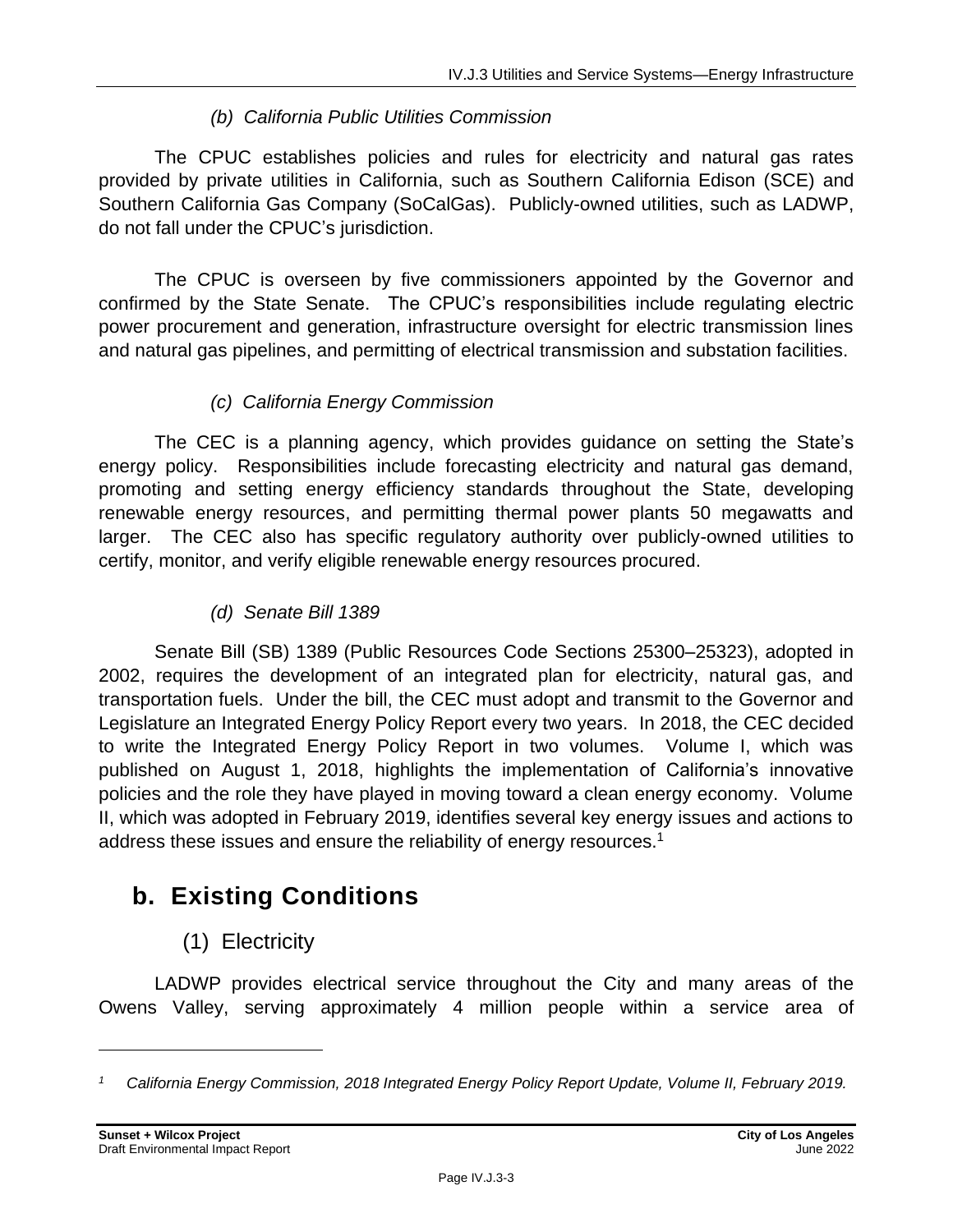approximately 465 square miles, excluding the Owens Valley. Electrical service provided by the LADWP is divided into two planning districts: Valley and Metropolitan. The Valley Planning District includes the LADWP service area north of Mulholland Drive, and the Metropolitan Planning District includes the LADWP service area south of Mulholland Drive. The Project Site is located within LADWP's Metropolitan Planning District.

LADWP generates power from a variety of energy sources, including hydropower, coal, gas, nuclear sources, and renewable resources, such as wind, solar, and geothermal sources. According to LADWP's 2017 Power Strategic Long-Term Resource Plan, the LADWP has a net dependable generation capacity greater than  $7,880$  MW.<sup>2</sup> In 2018, the LADWP power system experienced an instantaneous peak demand of 6,432 MW.<sup>3</sup> Approximately 34 percent of LADWP's 2019 electricity purchases were from renewable sources, which is better than the 32-percent Statewide percentage of electricity purchases from renewable sources. 4

LADWP supplies electrical power to the Project Site from electrical service lines located in the Project vicinity. According to the Utility Report, the Project Site receives electric power service from LADWP via existing underground conduits and overhead lines from Sunset Boulevard, Wilcox Avenue, and Cole Place. Existing electricity usage was estimated based on the same methodology contained in the greenhouse gas (GHG) analysis included in Section IV.D, Greenhouse Gas Emissions, to this Draft EIR (California Emissions Estimator Model [CalEEMod] Version 2020.4.0). It is estimated that existing uses on the Project Site currently consume approximately 409,060 kilowatt hours (kWh) of electricity per year.<sup>5</sup>

## (2) Natural Gas

Natural gas is provided to the Project Site by SoCalGas. SoCalGas is the principal distributor of natural gas in Southern California, serving residential, commercial, and industrial markets. SoCalGas serves approximately 21.8 million customers in more than 500 communities encompassing approximately 20,000 square miles throughout Central and Southern California, from the City of Visalia to the Mexican border.<sup>6</sup>

*<sup>2</sup> LADWP, 2017 Power Strategic Long-Term Resource Plan, December 2017.*

*<sup>3</sup> LADWP, 2018 Retail Electric Sales and Demand Forecast, p. 15, November 2018.*

*<sup>4</sup> LADWP, 2019 Power Content Label, October 2020.*

*<sup>5</sup> Eyestone Environmental, Energy Calculations for the Sunset and Wilcox Project. See Appendix D of this Draft EIR.*

*<sup>6</sup> SoCalGas, Company Profile, www.socalgas.com/about-us/company-profile, accessed January 27, 2021.*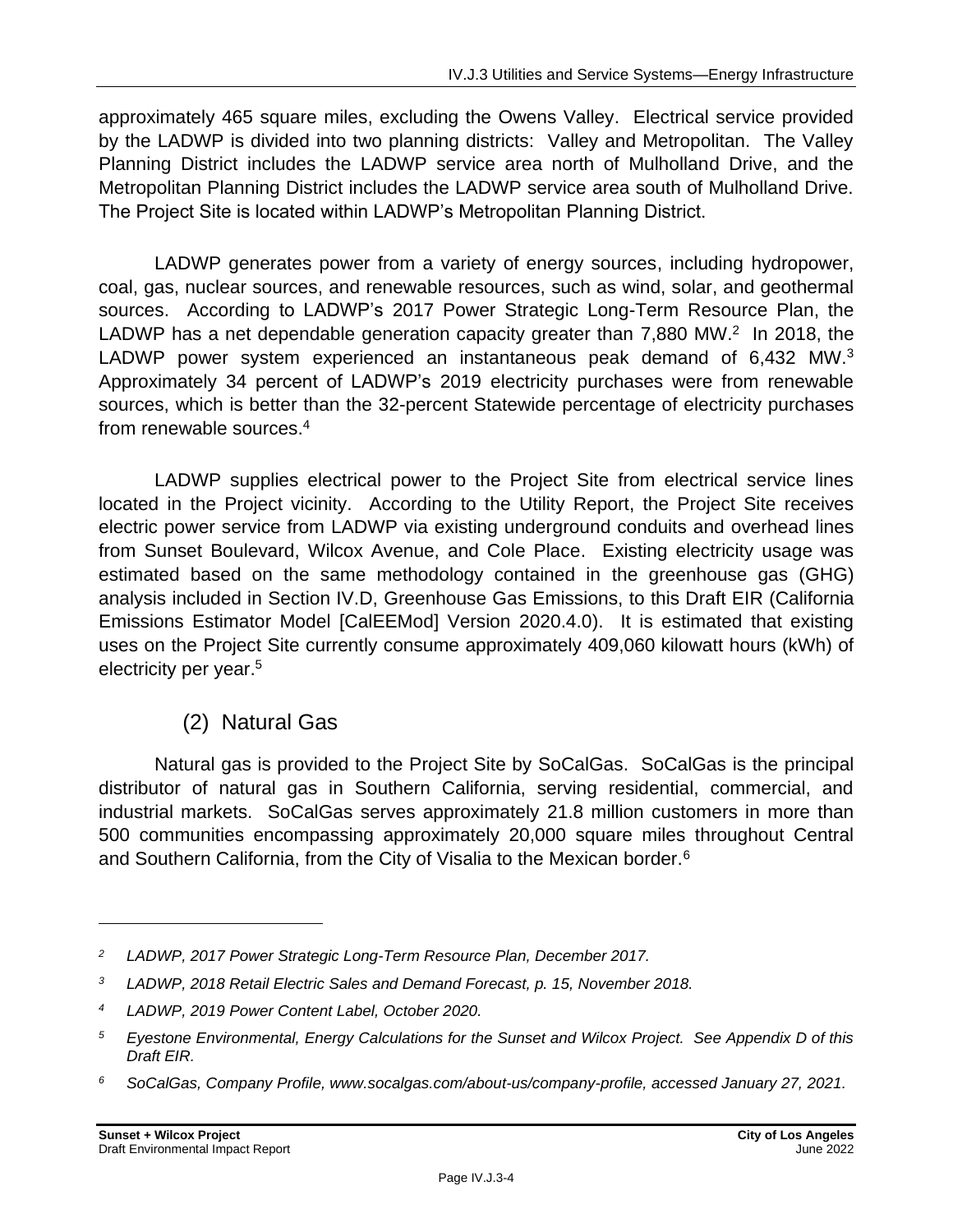SoCalGas receives gas supplies from several sedimentary basins in the western United States and Canada, including supply basins located in New Mexico (San Juan Basin), West Texas (Permian Basin), the Rocky Mountains, and Western Canada, as well as local California supplies.<sup>7</sup> The traditional, southwestern United States sources of natural gas will continue to supply most of SoCalGas' natural gas demand. Gas supply available to SoCalGas from California sources averaged 97 million cubic feet (cf) per day in 2019 (the most recent year for which data are available). $8$ 

SoCalGas supplies natural gas to the Project Site from natural gas service lines located in the Project vicinity. According to the Utility Report, the Project Site receives natural gas service via existing underground conduits from Sunset Boulevard and Cole Place.<sup>9</sup> It is estimated that existing uses on the Project Site currently consume approximately 167,869 cf of natural gas per year.<sup>10</sup>

# **3. Project Impacts**

# **a. Thresholds of Significance**

In accordance with Appendix G to the State CEQA Guidelines, the Project would have a significant impact related to energy infrastructure if it would:

#### *Threshold (a): Require or result in the relocation or construction of new or expanded water, wastewater treatment, or storm water drainage, electric power, natural gas, or telecommunications facilities, the construction or relocation of which could cause significant environmental effects?<sup>11</sup>*

In assessing impacts related to energy infrastructure in this section, the City used Threshold (a) from Appendix G as the threshold of significance. The factors and

*<sup>7</sup> California Gas and Electric Utilities, 2020 California Gas Report, p. 111.*

*<sup>8</sup> California Gas and Electric Utilities, 2020 California Gas Report, p. 111.*

*<sup>9</sup> KPFF Consulting Engineers, Utility Infrastructure Technical Report: Water and Energy, September 2021. Refer to Appendix M to this Draft EIR.*

*<sup>10</sup> Eyestone Environmental, Energy Calculations for the Sunset and Wilcox Project. See Appendix D of this Draft EIR.*

*<sup>11</sup> Refer to the Project's Initial Study (Appendix A to this Draft EIR) for a discussion of stormwater and telecommunications facility impacts; Section IV.J.1, Water Supply and Infrastructure, to this Draft EIR for a discussion of water infrastructure; and Section IV.J.2, Wastewater, to this Draft EIR for a discussion of wastewater.*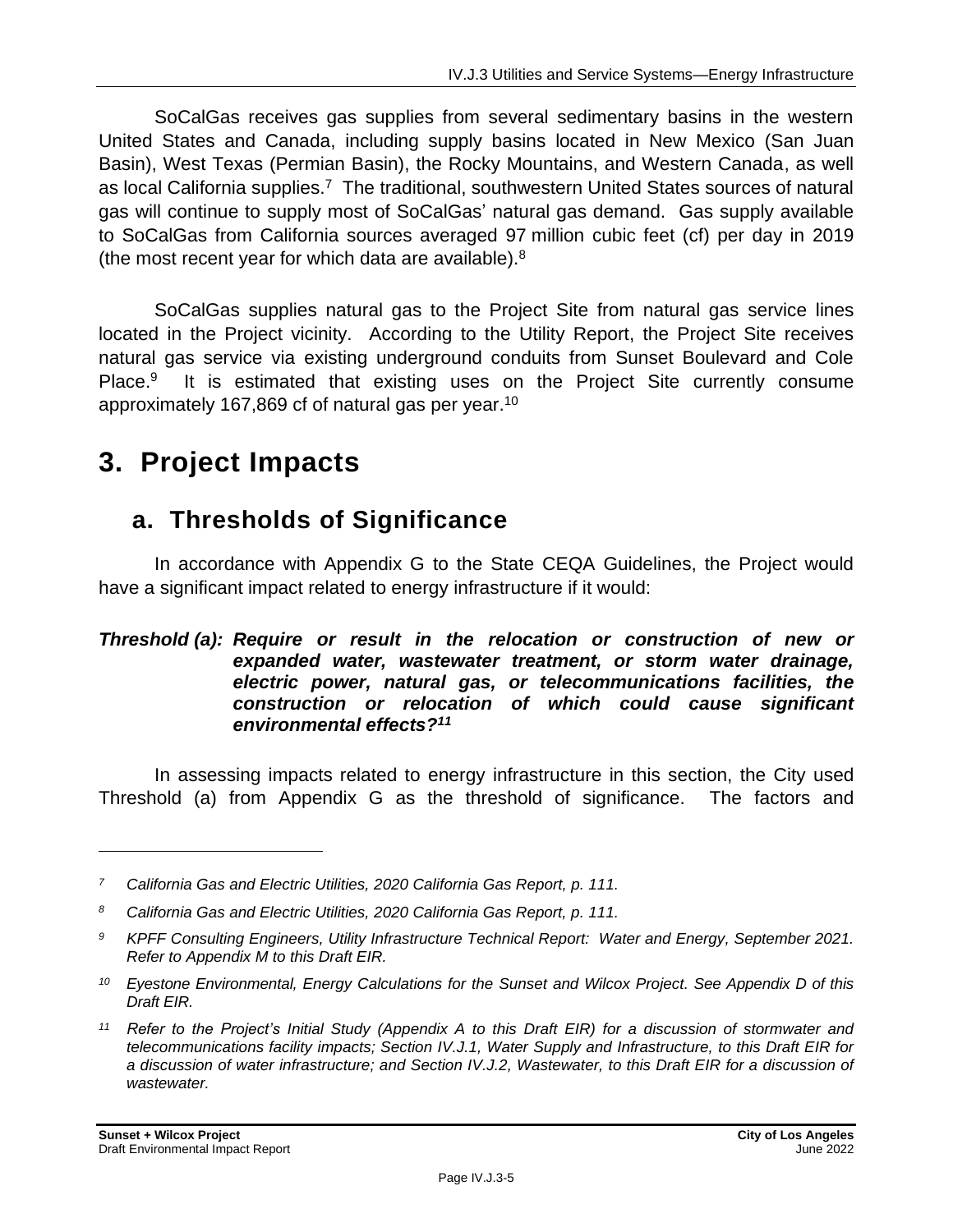considerations identified below from the *L.A. CEQA Thresholds Guide* were used where applicable and relevant to assist in analyzing the Appendix G significance threshold.

The *L.A. CEQA Thresholds Guide* identifies the following criteria to evaluate impacts to energy infrastructure:

- Would the project result in the need for new (off-site) energy supply facilities, or major capacity enhancing alterations to existing facilities?
- Whether and when the needed infrastructure was anticipated by adopted plans?

# **b. Methodology**

This analysis evaluates the potential impact of the Project on existing energy infrastructure by comparing the estimated Project energy demand with the available capacity. Will-serve letters from LADWP and SoCalGas included in Appendix M to this Draft EIR demonstrate that sufficient electricity and natural gas infrastructure exists around the Project Site to serve the Project.

Project energy usage, including electricity and natural gas, was calculated using CalEEMod Version 2020.4.0. During Project construction, energy would be consumed in the form of electricity associated with the conveyance of water used for dust control (including supply and conveyance) and, on a limited basis, powering lights, electronic equipment, or other construction activities necessitating electrical power. Construction activities typically do not involve the consumption of natural gas. During Project operation, energy consumption would include electricity and natural gas from uses, such as heating, ventilation, and air conditioning (HVAC); water heating, cooking, lighting, and use of electronics/appliances. Additional details regarding Project energy usage are provided in Section IV.C, Energy, and Appendix D to this Draft EIR.

The Project's estimated energy demands were also analyzed relative to LADWP's and SoCalGas' existing and planned energy supplies in 2026 (i.e., the Project buildout year) to determine if these two energy utility companies would be able to meet the Project's energy demands. Finally, the capacity of local infrastructure to accommodate the Project's estimated electricity and natural gas demand was assessed based on the Utility Report, included as Appendix M to this Draft EIR.

# **c. Project Design Features**

No specific project design features are proposed with regard to energy infrastructure other than the proposed improvements described in Section II, Project Description, of this Draft EIR. Specifically, as part of the Project, a LADWP equipment area that would include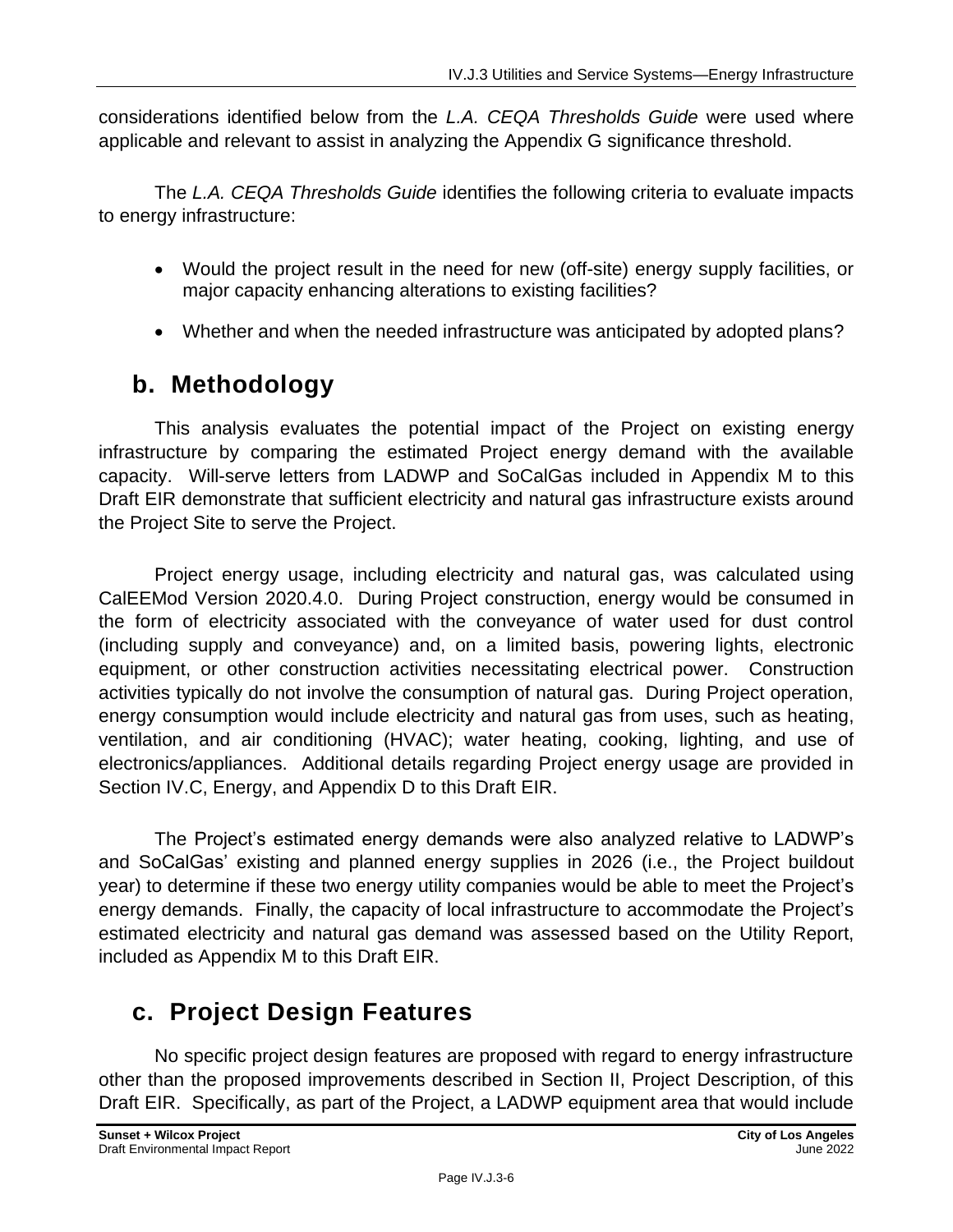electrical distribution equipment and emergency generators would be installed within the De Longpre Lot. Specifically, on the north side of the De Longpre Lot an approximately 18 foot-tall, 3,550-square-foot enclosure would be constructed to house electrical equipment, building life safety generator, tenant back-up generators, and switchgear with adjacent exterior LADWP transformer yard surrounded by a protective 8-foot high fence with landscaped enhancements. The Project also includes project design features designed to improve energy efficiency, as set forth in Section IV.A, Air Quality, including Project Design Feature AIR-PDF-1; Section IV.D, Greenhouse Gas Emissions, including Project Design Feature GHG-PDF-1; and Section IV.J.1, Utilities and Service Systems—Water Supply and Infrastructure, including Project Design Feature WAT-PDF-1,of this Draft EIR. The Project would also comply with the energy efficiency requirements of the California Building Standards Code (Title 24), Los Angeles Green Building Code, and CALGreen Code and would be constructed and operated in accordance with the energy efficiency and other sustainability measures required to achieve Leadership in Energy and Environmental Design (LEED®) Gold certification. Compliance with these energy-related project design features and requirements would reduce the Project's energy demand and the impact such demand would have on the electricity and natural gas infrastructure capacity.

# **d. Analysis of Project Impacts**

*Threshold (a): Would the Project require or result in the relocation or construction of new or expanded water, wastewater treatment, or storm water drainage, electric power, natural gas, or telecommunications facilities, the construction or relocation of which could cause significant environmental effects?<sup>12</sup>*

- (1) Impact Analysis
	- *(a) Construction*
		- *(i) Electricity*

As discussed above, construction activities at the Project Site would require minor quantities of electricity for lighting, power tools and other support equipment. Heavy construction equipment would be powered with diesel fuel. As discussed in Section IV.C, Energy, of this Draft EIR, the Project's estimated construction electricity usage represents approximately 6 percent of the estimated Project Site's existing annual operational demand which, as discussed below, would be within the supply and infrastructure service

*<sup>12</sup> Refer to the Project's Initial Study (Appendix A to this Draft EIR) for a discussion of stormwater and telecommunications facility impacts; Section IV.J.1, Water Supply and Infrastructure, to this Draft EIR for a discussion of water infrastructure; and Section IV.J.2, Wastewater, to this Draft EIR for a discussion of wastewater.*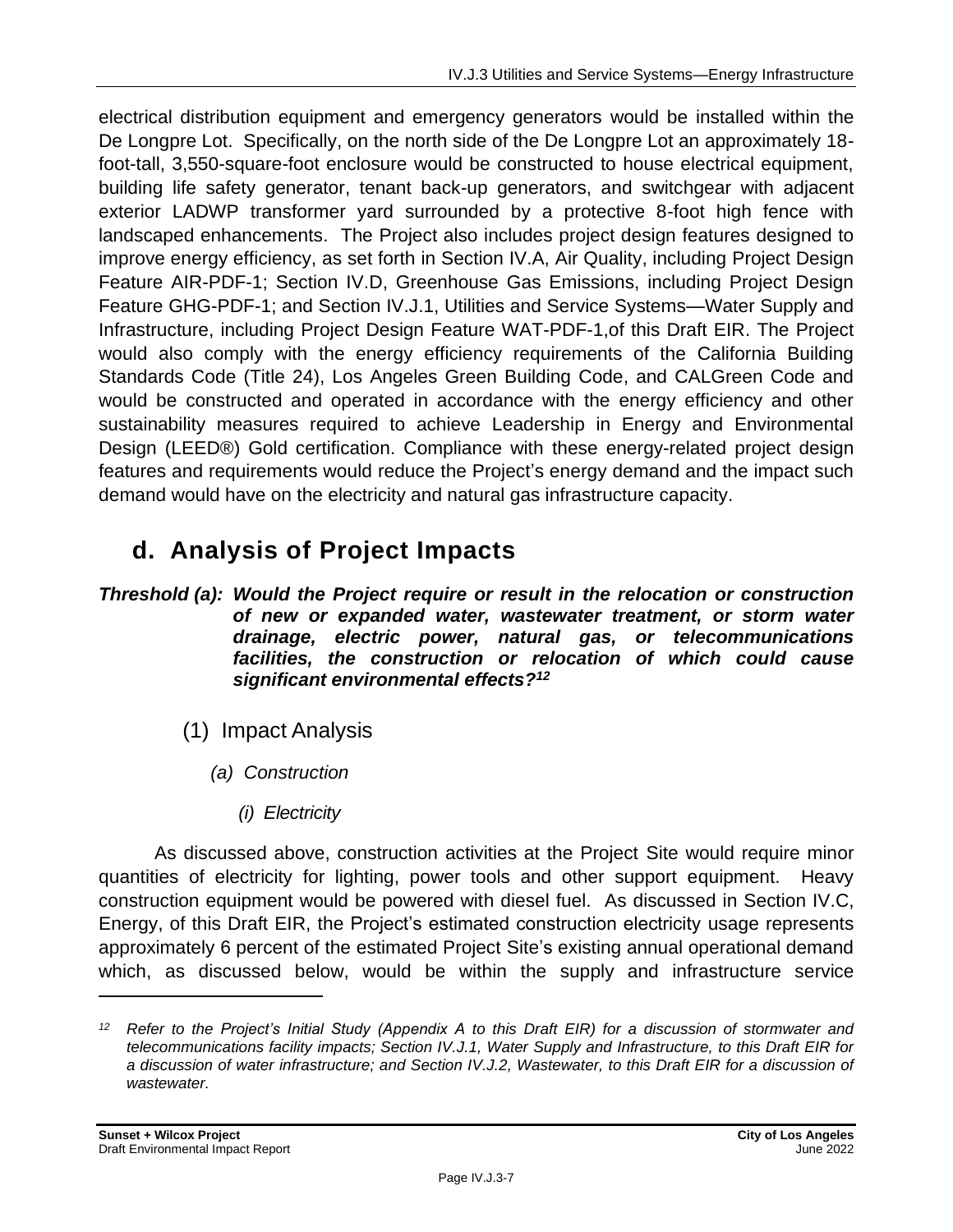capabilities of LADWP. Thus, LADWP's existing electrical infrastructure currently has enough capacity to provide service for construction activities. As existing power lines are located in the vicinity of the Project Site, electricity during Project construction would be obtained from existing electrical lines pursuant to Project Design Feature AIR-PDF-1, which would require the use of electricity from power poles and/or solar powered generators rather than temporary gasoline or diesel powered generators where available. Therefore, existing off-site infrastructure would not have to be expanded or newly developed to provide electricity to the Project Site during any phase of construction.

With regard to existing electrical distribution lines, the Applicant would be required to coordinate electrical infrastructure removals or relocations with LADWP and comply with site-specific requirements set forth by LADWP, which would ensure that service disruptions and potential impacts associated with all phases of construction within LADWP easements are minimized. Project contractors would notify and coordinate with LADWP to identify the locations and depth of water mains and power lines and avoid disruption of electric and water service to other properties. As such, construction of the Project would not adversely affect the electrical infrastructure serving the surrounding uses or utility system capacity.

**Therefore, based on the above, construction of the Project would not result in an increase in demand for electricity that exceeds available supply or distribution infrastructure capabilities that could result in the construction of new electric power facilities or expansion of existing facilities, the construction of which could cause significant environmental effects, and the Project's impact would, therefore, be less than significant.**

#### *(ii) Natural Gas*

Construction activities, including the construction of new buildings and facilities, typically do not involve the consumption of natural gas. Accordingly, natural gas would not be supplied to support Project construction activities; thus, there would be no demand generated by construction. However, the Project would involve installation of new natural gas connections to serve the Project Site. Since the Project Site is located in an area already served by existing natural gas infrastructure, it is anticipated that the Project would not require extensive off-site infrastructure improvements to serve the Project Site. Construction impacts associated with the installation of natural gas connections are expected to be confined to trenching in order to place the lines below surface. In addition, prior to ground disturbance, Project contractors would notify and coordinate with SoCalGas to identify the locations and depth of all existing gas lines and avoid disruption of gas service to other properties. **Therefore, construction of the Project would not result in an increase in demand for natural gas to affect available supply or distribution infrastructure capabilities and would not result in the relocation or construction of**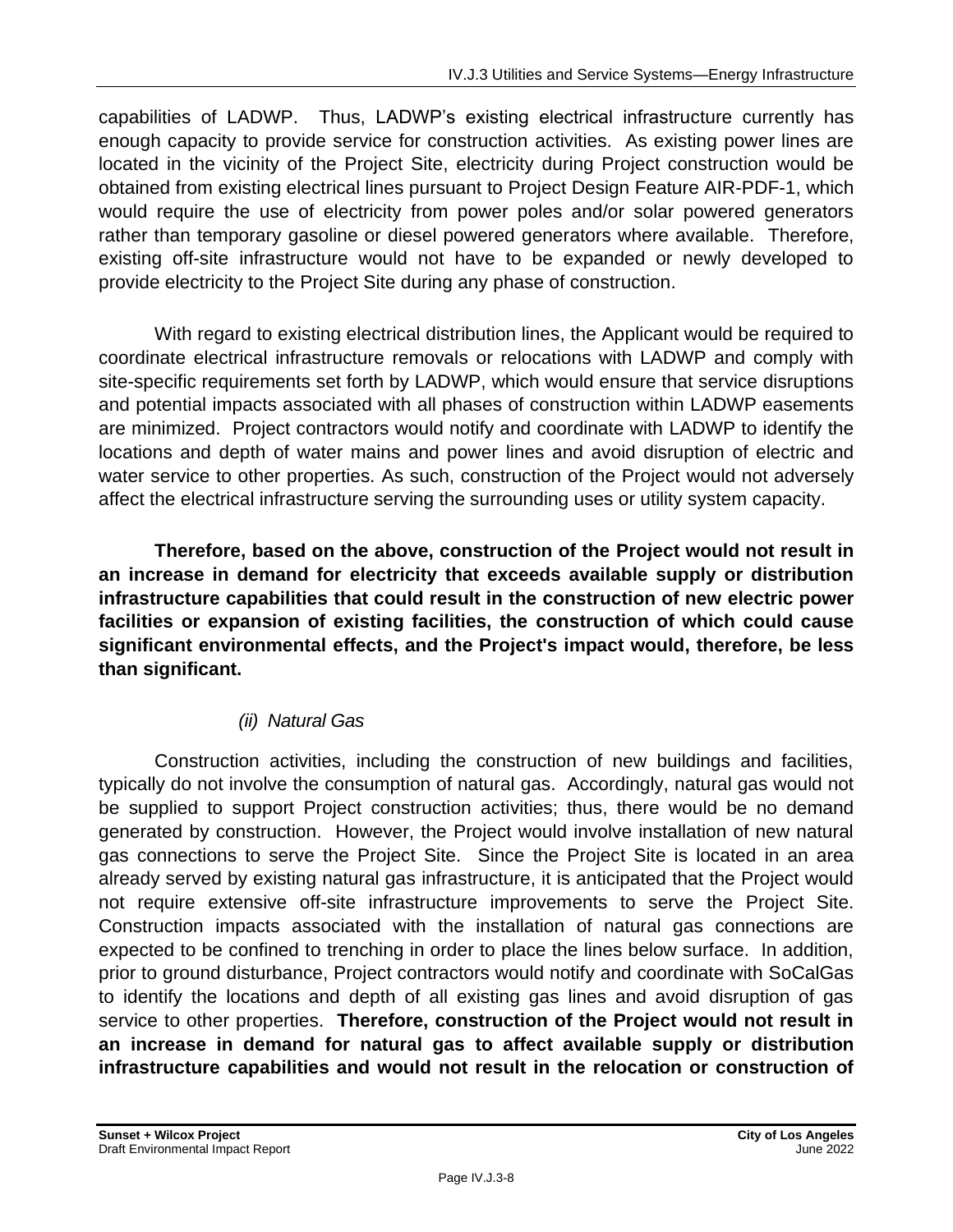#### **new or expanded natural gas facilities, the construction or relocation of which could cause significant environmental effects, and no impact would occur.**

### *(b) Operation*

*(i) Electricity*

As shown in Table IV.D-2 in Section IV.C, Energy, of this Draft EIR, the Projectrelated annual electricity consumption of 8,027,591 kWh per year would represent less than 0.1 percent of LADWP's projected sales in 2026. In addition, during peak conditions, the Project would represent approximately 0.03 percent of the LADWP estimated peak load. Additionally, LADWP has confirmed that the Project's electricity demand can be served by the facilities in the Project area.<sup>13</sup> Furthermore, the Project would implement any necessary connections and upgrades required by LADWP to ensure that LADWP would be able to adequately serve the Project. In particular, as part of the Project, a LADWP equipment area that would include electrical distribution equipment and emergency generators would be provided within the De Longpre Lot. Specifically, on the north side of the De Longpre Lot an approximately 18-foot-tall, 3,550-square-foot enclosure would be constructed to house electrical equipment, building life safety generator, tenant back-up generators, and switchgear with adjacent exterior LADWP transformer yard surrounded by a protective 8-foot high fence with landscaped enhancements. As such, operation of the Project is not anticipated to adversely affect the electrical infrastructure serving the surrounding uses or utility system capacity and would not result in the construction of new energy facilities or expansion of existing facilities, the construction of which could cause significant environmental effects. **Therefore, during Project operations, it is anticipated that LADWP's existing and planned electricity capacity and electricity supplies would be sufficient to support the Project's electricity demand, and the Project's impact would, therefore, be less than significant.**

#### *(ii) Natural Gas*

As shown in Table IV.D-2 in Section IV.C, Energy, of this Draft EIR, the Projectrelated annual natural gas demand of 6,922,505 cf per year would represent approximately 0.0008 percent of the 2026 forecasted consumption in SoCalGas' planning area. SoCalGas has also confirmed that the Project's natural gas demand can be served by the facilities in the Project area.<sup>14</sup> Furthermore, the Project would implement any necessary connections and upgrades required by SoCalGas to ensure that SoCalGas would be able

*<sup>13</sup> KPFF Consulting Engineers, Utility Infrastructure Technical Report: Water and Energy, September 2021. Refer to Appendix M to this Draft EIR.*

*<sup>14</sup> KPFF Consulting Engineers, Utility Infrastructure Technical Report: Water and Energy, September 2021. Refer to Appendix M to this Draft EIR.*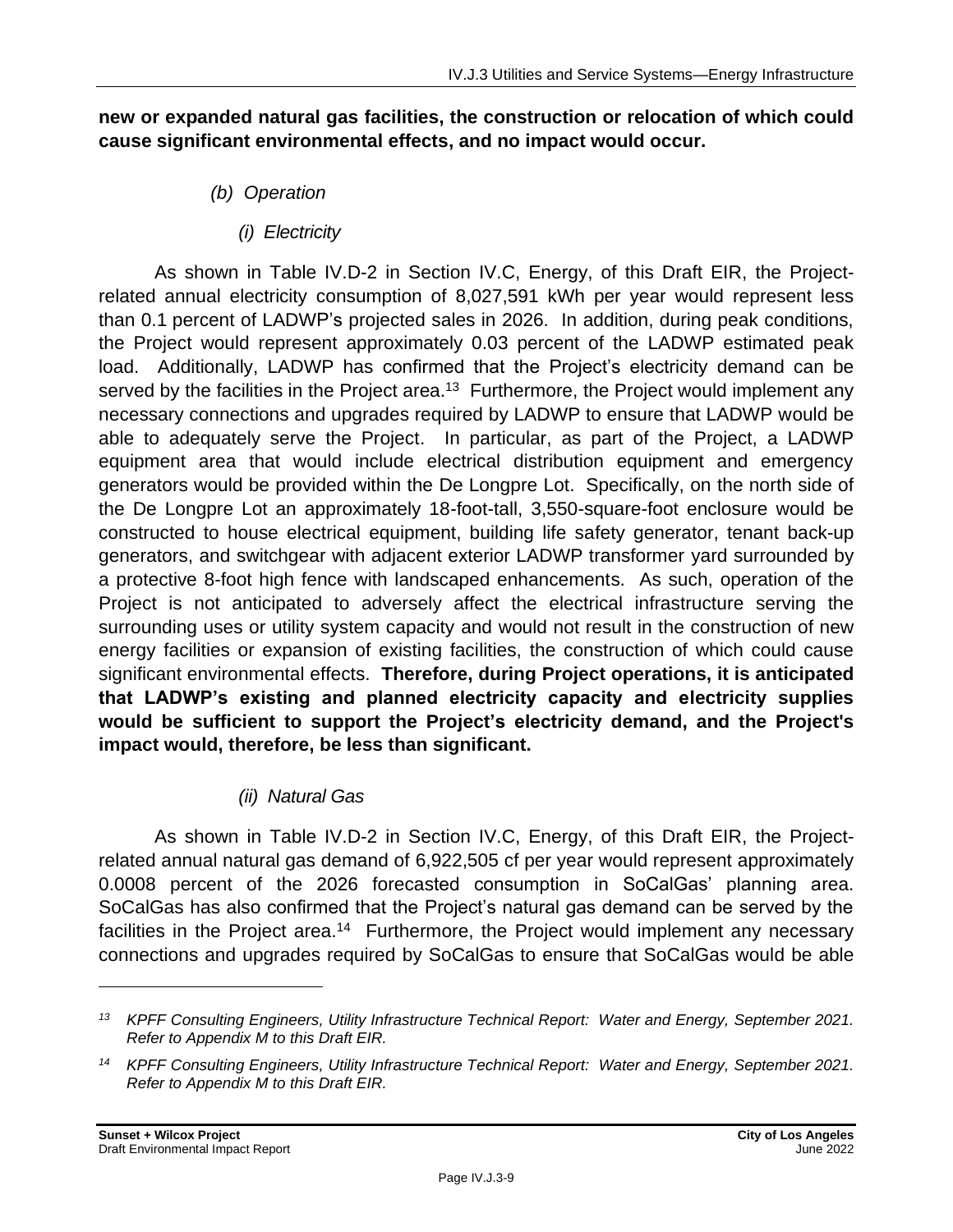to adequately serve the Project. Thus, operation of the Project would not result in an increase in demand for natural gas to affect available supply or distribution infrastructure capabilities and would not result in the construction of new energy facilities or expansion of existing facilities, the construction of which could cause significant environmental effects. **Therefore, it is anticipated that SoCalGas' existing and planned natural gas supplies would be sufficient to support the Project's net increase in demand for natural gas, and the Project's impact would, therefore, be less than significant.**

### *(c) Conclusion*

**As demonstrated in the analysis above, construction and operation of the Project would not result in an increase in demand for electricity or natural gas that exceeds available supply or distribution infrastructure capabilities that could result in the construction of new energy facilities or expansion of existing facilities, the construction of which could cause significant environmental effects. Therefore, Project impacts related to energy infrastructure capacity would be less than significant during construction and operation.**

### (2) Mitigation Measures

Project-level impacts with regard to energy infrastructure would be less than significant. Therefore, no mitigation measures are required.

### (3) Level of Significance After Mitigation

Project-level impacts related to energy infrastructure were determined to be less than significant without mitigation. Therefore, no mitigation measures are required or included, and the impact levels remains less than significant.

# **e. Cumulative Impacts**

(1) Impact Analysis

### *(a) Electricity*

Buildout of the Project, related projects listed in Table III-1 in Section III, Environmental Setting, of this Draft EIR, and additional forecasted growth in LADWP's service area would cumulatively increase the demand for electricity supplies and infrastructure capacity. LADWP forecasts that its total energy sales in the 2026-2027 fiscal year (the Project's buildout year) will be 23,807 gigawatt hours (GWh) of electricity. Based on the Project's estimated electrical consumption of 8,027,591 kWh per year, the Project would account for approximately 0.04 percent of LADWP's projected sales for the Project's buildout year. In addition, LADWP has confirmed that the Project's electricity demand can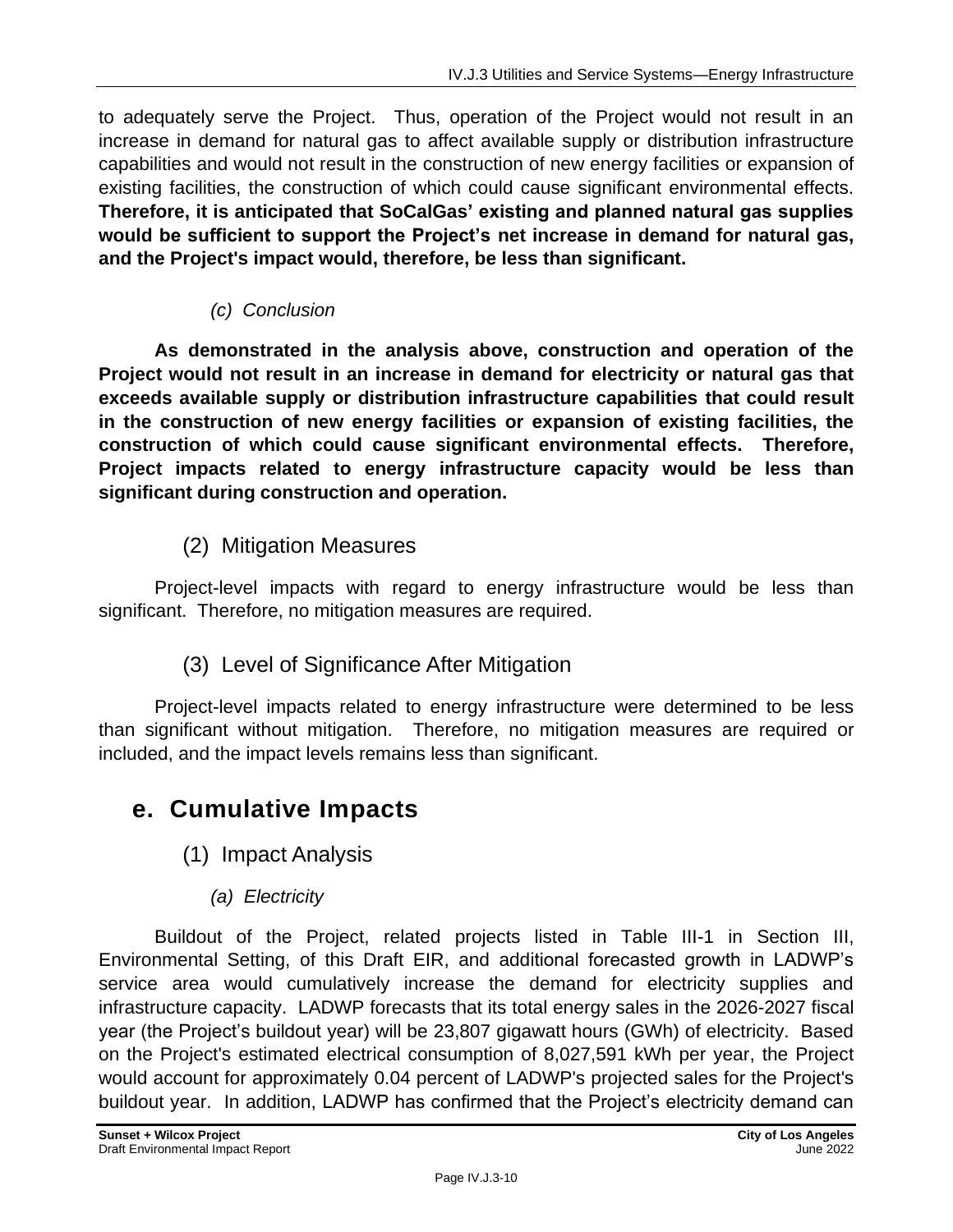be served by the facilities in the Project area.<sup>15</sup> Data used to develop the LADWP demand forecasts take into account population growth, energy efficiency improvements, and economic growth, which includes construction projects.<sup>16</sup> Electricity infrastructure is typically expanded in response to increasing demand, and system expansion and improvements by LADWP are ongoing. LADWP would continue to expand delivery capacity as needed to meet demand increases within its service area at the lowest cost and risk, consistent with LADWP's environmental priorities and reliability standards.

The 2017 Power Strategic Long-Term Resource Plan takes into account future energy demand, advances in renewable energy resources and technology, energy efficiency, conservation, and forecast changes in regulatory requirements. Development projects within the LADWP service area would also be anticipated to incorporate sitespecific infrastructure improvements, as necessary. Although detailed information regarding electrical infrastructure for development projects in LADWP's service area is not known, it is reasonably expected that LADWP would provide for necessary improvements specific to each development project. Each of the development projects would be reviewed by LADWP to identify necessary power facilities and service connections to meet the needs of their respective projects. Project applicants would be required to provide for the needs of their individual projects, thereby contributing to the electrical infrastructure in the service area. As discussed above, will-serve letters are provided for individual projects in which LADWP determines whether sufficient infrastructure is in place to provide electricity to a proposed project. As part of the will-serve letter process, LADWP takes into account all uses (including future development projects) in the service area to ensure that sufficient local and regional infrastructure is adequate. As the will-serve letter for the Project identified adequate infrastructure, the estimated power requirement for the Project is a part of the total load growth forecast for the City of Los Angeles and has been taken into account in the planned growth of the City's power system. 17 **For these reasons: (1) the Project's contribution to cumulative impacts related to electricity infrastructure would not be cumulatively considerable and, therefore, would be less than significant; and (2) the cumulative impact of the Project's incremental effect and the effect of related projects related to electricity infrastructure would be less than significant.**

*<sup>15</sup> KPFF Consulting Engineers, Utility Infrastructure Technical Report: Water and Energy, September 2021. Refer to Appendix M to this Draft EIR.*

*<sup>16</sup> LADWP, 2018 Retail Electric Sales and Demand Forecast, p. 6 November 2018.*

*<sup>17</sup> KPFF Consulting Engineers, Utility Infrastructure Technical Report: Water and Energy, September 2021. Refer to Appendix M to this Draft EIR.*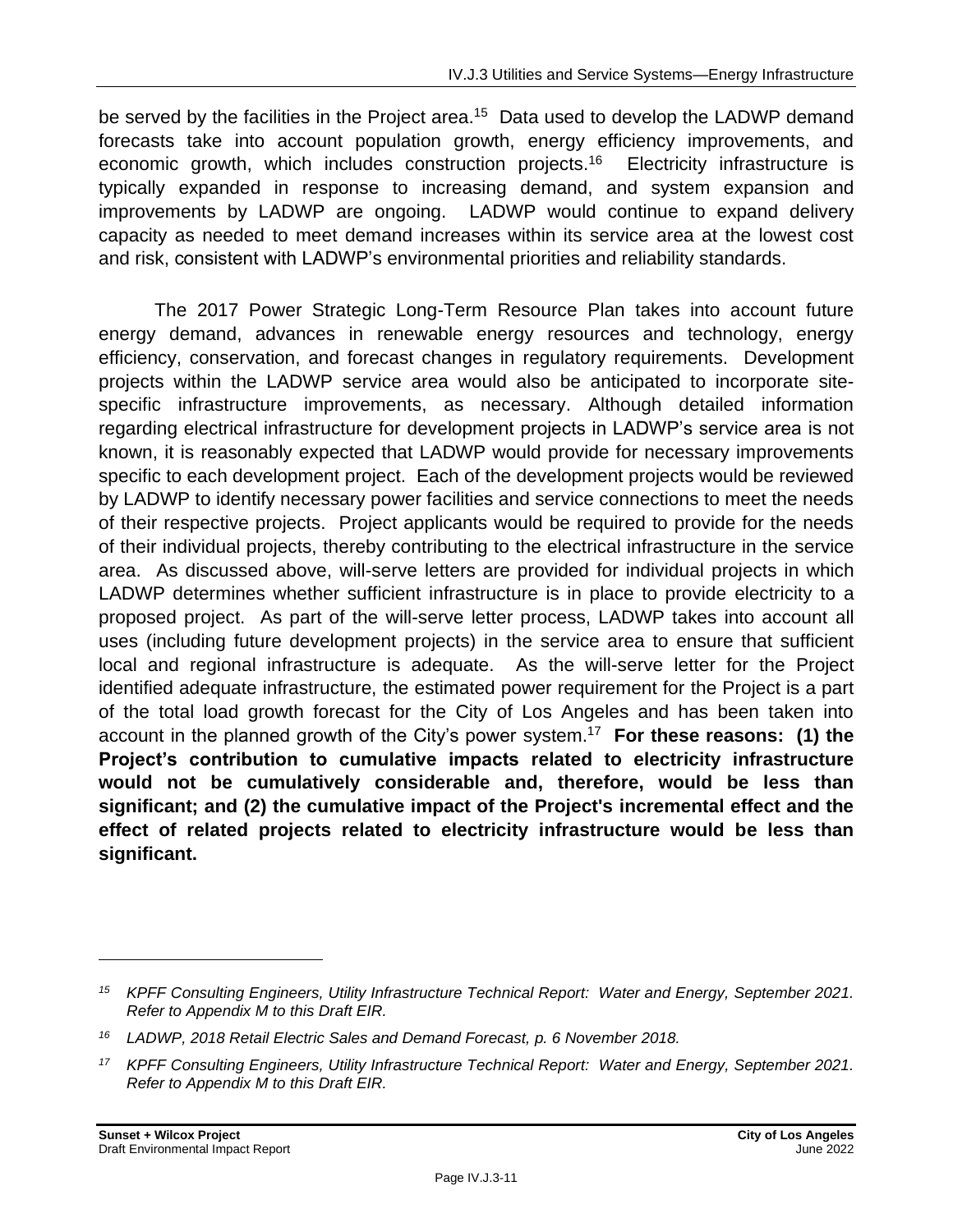### *(b) Natural Gas*

Buildout of the Project, the related projects listed in Table III-1 in Section III, Environmental Setting, of this Draft EIR, and additional forecasted growth in SoCalGas' service area would cumulatively increase the demand for natural gas supplies and infrastructure capacity. SoCalGas serves the City of Los Angeles, the City of Beverly Hills, and the City of West Hollywood. SoCalGas forecasts that its total natural gas consumption in 2026 will be 2.432 billion cf/day. Based on the Project's estimated natural gas consumption of 6,922,505 cf per year, the Project would account for approximately 0.0008 percent of SoCalGas' projected consumption for the Project's buildout year. SoCalGas has confirmed that the Project's natural gas demand can be served by the facilities in the Project area, and in general, each development project would be expected to comprise a similarly limited percentage of overall natural gas consumption.<sup>18</sup> Moreover, SoCalGas' forecasts consider projected population growth and development based on local and regional plans. Therefore, natural gas usage resulting from future operations at many of the development projects is likely accounted for in the SoCalGas projections.

Natural gas infrastructure is typically expanded in response to increasing demand and system expansion and improvements by SoCalGas occur as needed. It is expected that SoCalGas would continue to expand delivery capacity if necessary to meet demand increases within its service area. Although detailed information regarding natural gas infrastructure for each of the development projects is not known, it is expected that SoCalGas would provide for necessary improvements specific to each development project. Development projects within its service area would also be anticipated to incorporate site-specific infrastructure improvements, as appropriate. Project applicants would be required to provide for the needs of their individual projects, thereby contributing to the natural gas infrastructure in the service area.

As discussed above, will-serve letters are provided for individual projects, in which SoCalGas determines whether sufficient infrastructure is in place to provide natural gas service to a proposed project. As part of the will-serve letter process, SoCalGas takes into account all uses (including future development projects) in the service area to ensure that sufficient local and regional infrastructure is adequate. As the will-serve letter for the Project identified adequate infrastructure, construction and operation of the Project would not significantly affect the SoCalGas regional infrastructure.

**For these reasons: (1) the Project's contribution to cumulative impacts with respect to natural gas infrastructure would not be cumulatively considerable and,**

*<sup>18</sup> KPFF Consulting Engineers, Utility Infrastructure Technical Report: Water and Energy, September 2021. Refer to Appendix M to this Draft EIR.*